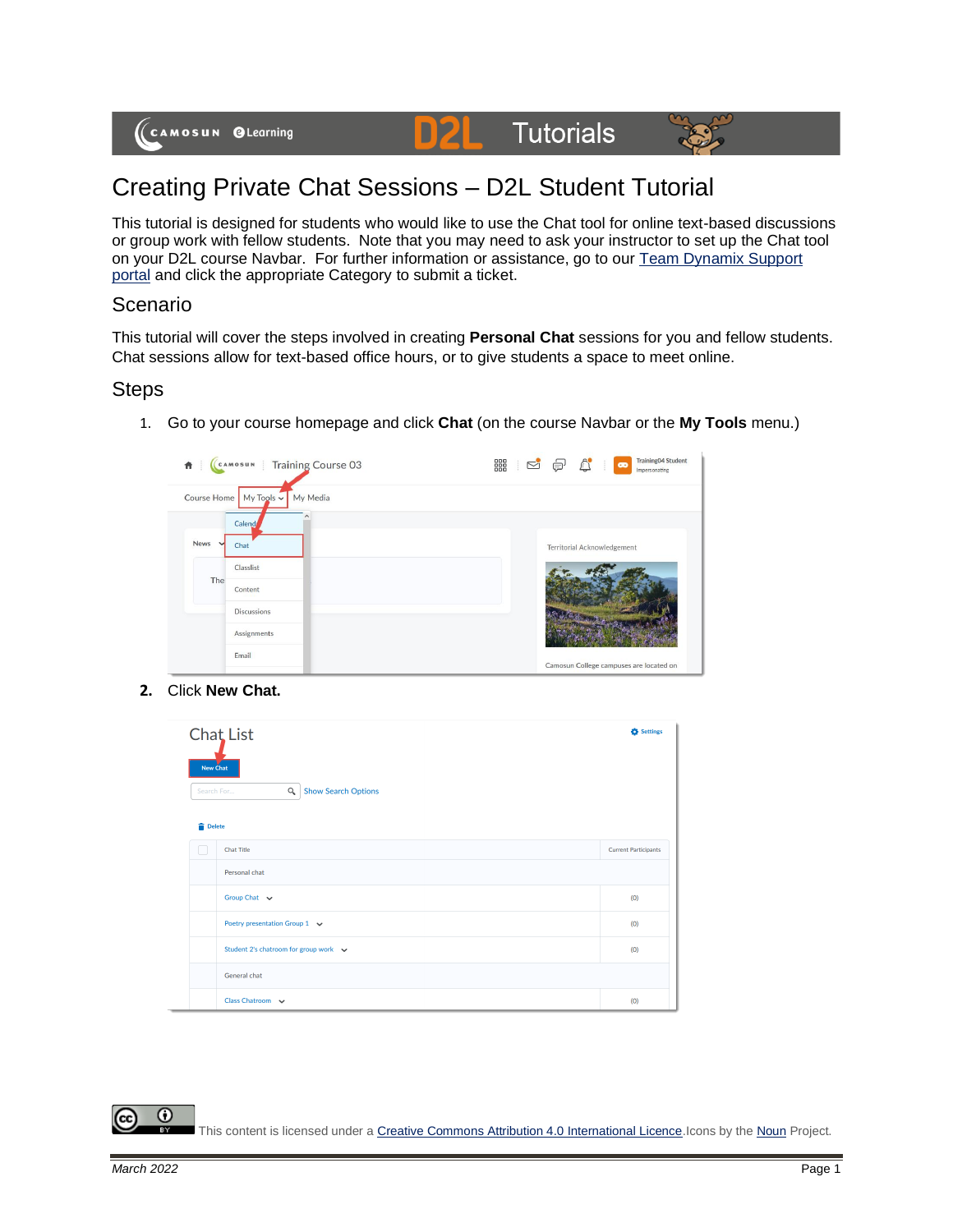3. Give your Chat a **Title** and click **Create**.



4. Click the down arrow next to the title of your new Chatroom and select **Edit**.



 $\odot$ (cc This content is licensed under [a Creative Commons Attribution 4.0 International Licence.I](https://creativecommons.org/licenses/by/4.0/)cons by th[e Noun](https://creativecommons.org/website-icons/) Project. B.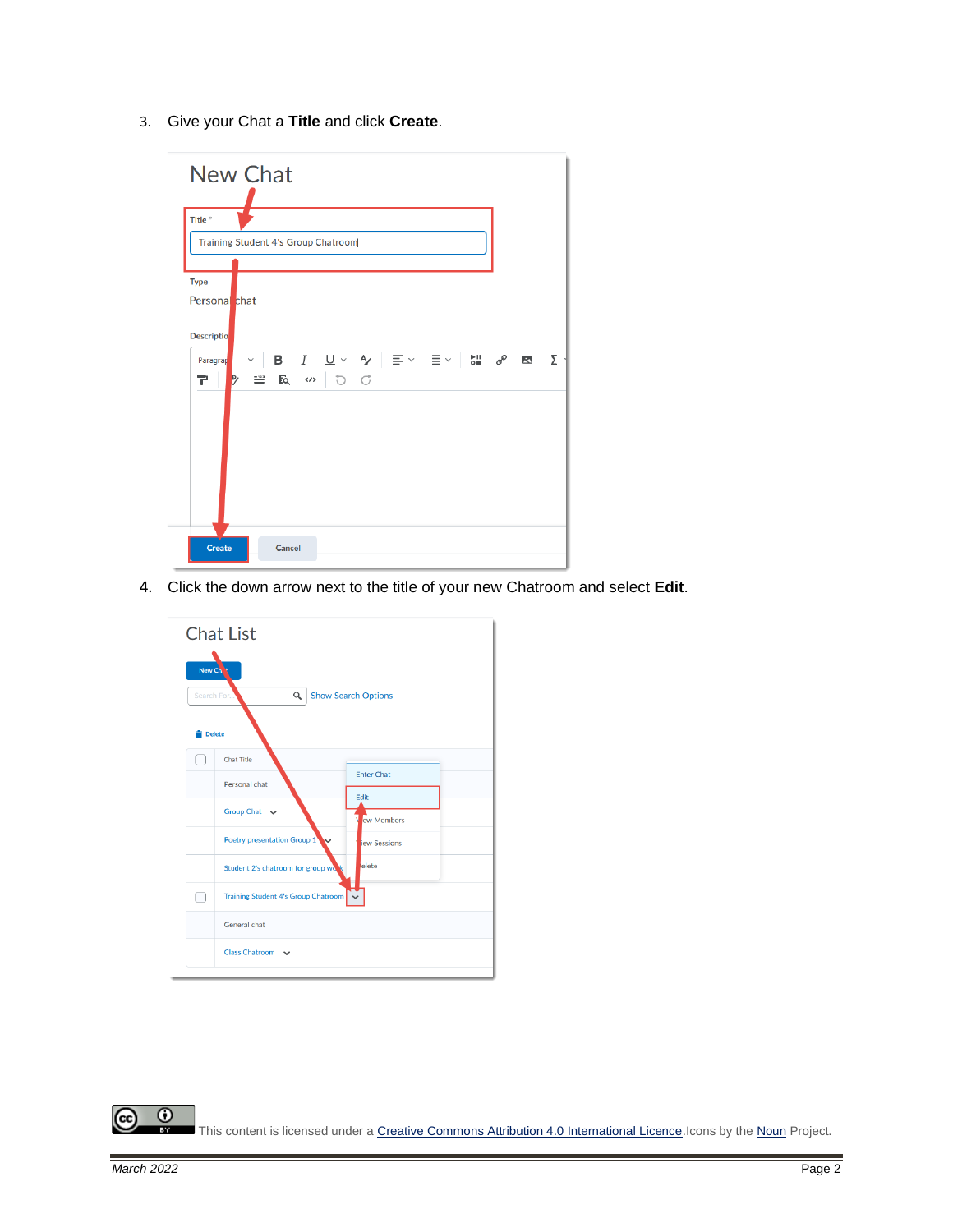5. Click the down arrow next to the title at the top and select **Members**.

| Title <sup>*</sup>                       | <b>Members</b>                                                                                                                                                                                             |
|------------------------------------------|------------------------------------------------------------------------------------------------------------------------------------------------------------------------------------------------------------|
| Training Student 4's Group Chatroom      | <b>Sessions</b>                                                                                                                                                                                            |
| Type                                     | <b>Enter Chat</b>                                                                                                                                                                                          |
| Personal chat                            |                                                                                                                                                                                                            |
|                                          |                                                                                                                                                                                                            |
| <b>Description</b>                       |                                                                                                                                                                                                            |
| $\checkmark$<br>Paragraph                | <b>B</b> $I \cup \vee \vee \vee$ $\equiv \vee \equiv \vee$ <b>bi</b> $\mathcal{S}$ <b>ED</b> $\sum \vee \equiv \mathbb{R} \vee \cdots \vee \equiv \text{Lato}$ (Recom $\vee$ 19px $\vee$<br>5ð<br>$\cdots$ |
| $\equiv$ $R \cdot \cup \cup C$<br>୭<br>∍ |                                                                                                                                                                                                            |
|                                          |                                                                                                                                                                                                            |
|                                          |                                                                                                                                                                                                            |
|                                          |                                                                                                                                                                                                            |

6. Click **Add Members**.

|                         |                             | Chat Members - Training Student 4's Group Chatroom . |              |
|-------------------------|-----------------------------|------------------------------------------------------|--------------|
| <b>Add Members</b>      | <b>Add Personal Contact</b> |                                                      |              |
| Search For              | Q                           | <b>Show Search Options</b>                           |              |
| <b>Delete</b>           |                             |                                                      |              |
| Last Name ▲, First Name |                             |                                                      |              |
| Student, Training04     |                             |                                                      |              |
|                         |                             | 20 per page                                          | $\checkmark$ |
| <b>Done</b>             |                             |                                                      |              |

 $\odot$  $\circled{c}$ This content is licensed under [a Creative Commons Attribution 4.0 International Licence.I](https://creativecommons.org/licenses/by/4.0/)cons by th[e Noun](https://creativecommons.org/website-icons/) Project.  $\frac{1}{\sqrt{2}}$